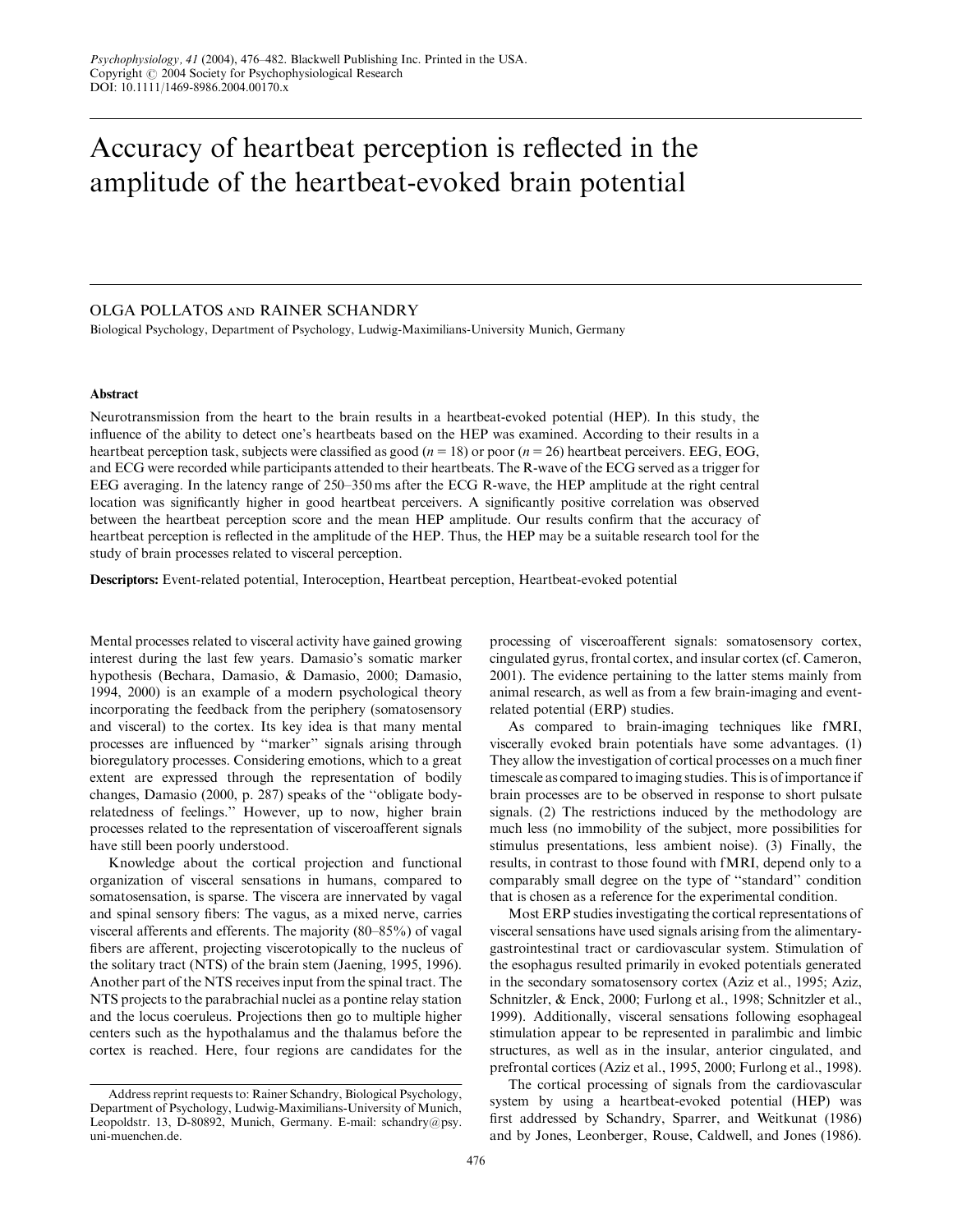Subsequent studies provided further evidence for the existence of a HEP (Dirlich, Dietl, Vogl, & Strian, 1998; Dirlich, Vogl, Plaschke, & Strian, 1997; Leopold & Schandry, 2001; Montoya, Schandry, & Müller, 1993; Riordan, Squires, & Brener, 1990; Schandry & Montoya, 1996). The HEP has been reported to appear mainly over two brain regions, the somatosensory cortex and the frontal/prefrontal cortex. Montoya et al. (1993), Leopold and Schandry (2001), and Dirlich et al. (1998) used multichannel recording and observed an HEP appearing as a positive potential shift about 250–600 ms after the R-wave. Montoya et al. and Leopold and Schandry reported HEP activity primarily at frontal electrodes, whereas Dirlich et al. observed a more posterior distribution of the HEP. Frontal HEP activity is in accordance with knowledge from neuroanatomy (Nieuwenhuys, Voogd, & Van Huijzen, 1988). Hanamori, Kunitake, Kato, and Kannan (1998) have demonstrated that neurons in the insular cortex of rats were activated when baroreceptors and chemoreceptors were stimulated and emphasized the importance of the insular cortex for the regulation of cardiovascular activity. The insular cortex, the fifth lobe of the brain, is buried in the lateral sulcus and covered by the opercular parts of the frontal, parietal, and temporal lobes. The anterior insula—belonging to the paralimbic system—is believed to contribute to affective and cognitive responses to pain (Aziz et al., 2000).

A small number of imaging studies investigated the cerebral correlates of cardiovascular activity. Critchley, Corfield, Chandler, Mathias, and Dolan (2000) demonstrated an increased regional cerebral blood flow (rCBF) in the right anterior cingulated gyrus and the right anterior insular cortex, as well as a decreased rCBF in prefrontal and medial temporal regions during physical exercise and mental stressor tasks. King, Menon, Hachinski, and Cechetto (1999) showed increased neuronal activity in response to cardiopulmonary stimuli in the insular cortex as well as in the posterior regions of the thalamus and in the medial prefrontal cortex. In studies with patients suffering from silent ischaemia and angina pectoris (Rosen et al., 1994, 1996), activation in the thalamus and the prefrontal and the cingulated cortex was reported.

Apart from studies considering the cerebral and, especially, cortical representation of heart activity, a second line of research is concerned with the processing of cardio-afferent signals: interoception of cardiac activity (''cardiac awareness,'' ''heartbeat perception''). Heartbeat perception has been studied under many different conditions. One common observation is that there are substantial interindividual differences in heartbeat perception. The ability to perceive cardiac activity seems to depend on such factors as gender, percentage of body fat, and physical fitness (Cameron, 2001; Jones, 1994). Significant differences in heartbeat perception ability were also observed in different clinical samples: Mussgay, Klinkenberg, and Rüddel (1999) demonstrated a tendency toward lower perception scores in patients with depressive, somatoform, and personality disorders, whereas Ehlers, Margraf, and Roth (1988) and Ehlers, Mayou, Sprigins, and Birkhead (2000) reported more accurate heartbeat perception in panic patients. Patients suffering from arrhythmias and benign palpitations (Ehlers et al., 2000) and patients with diabetic neuropathy (Leopold & Schandry, 2001) showed a decreased heartbeat perception ability compared to healthy controls.

The relation between heartbeat perception and the heartbeatevoked potential has been investigated in a few studies, yielding inconsistent results. Montoya et al. (1993) found a reduced frontotemporal positivity in poor perceivers as compared to good perceivers only when comparing an attention condition with a distraction condition. Schandry et al. (1986) observed group differences between good and poor heartbeat perceivers when submitting the evoked potentials to principle component analysis. Katkin, Cestaro, and Weitkunat (1991) found a significant relationship between a heartbeat-evoked potential (they call it an ''N1'') recorded in the right hemisphere and the heartbeat detection accuracy. In these studies, only small sample sizes and/or only a few electrodes were used. Thus, it remains an open question whether a brain electrical correlate of the processing of cardio-afferent information can be identified.

The primary hypothesis of the present study was concerned with whether a relationship between heartbeat perception—as a trait variable—and the amplitude of the HEP exists. Additionally, we wanted to provide further evidence to answer the question concerning which brain regions are involved in the processing of cardio-afferent signals.

## Method

#### **Participants**

Forty-four students (32 female, 12 male) between 19 and 40 years of age (mean 25.7 years, SD 5.2) participated in the experiment, receiving  $20 \in$  (about 18 USD) for their participation. They were mainly recruited from an introductory psychology course at the University of Munich. All participants were healthy with no history of heart disease.

#### Experimental Procedure

Upon arrival, participants were given written information about the experiment, their informed consent was obtained, and they filled in a general questionnaire concerning personal data (age, educational level, etc.). The participants were then seated in a sound-attenuated chamber connected to the adjacent equipment room by intercom. After attachment of the EEG electrode cap and EOG and ECG electrodes, a first (of two) heartbeat perception task was performed, consisting of four heartbeatcounting phases (150, 120, 130, and 100 cardiac cycles, identified by ECG). During these trials, participants were asked to count their own heartbeats silently. The beginning and end of the counting phases were signaled by a start and stop tone. During heartbeat counting, participants should not take their pulse or attempt to use other manipulations facilitating the counting of heartbeats. They were instructed that in cases where sensory perception of heart activity was lacking, they should nevertheless try to count in a rhythm similar to their assumed heart rhythm. After the stop signal, participants were required to verbally report the number of counted heartbeats, and then the next counting phase started. Participants were not informed about the length of the counting phases nor about their performance. After the first four phases, a break was introduced to let the participants recover from the heartbeat perception task. Thereafter, a silent movie clip (The Gold Rush by Charlie Chaplin) lasting about 15 min was shown. Subsequently, the last four heartbeat-counting tasks (150, 100, 140, and 110 cardiac cycles) were performed in the above-described manner.

### Psychophysiological and Behavioral Data Assessment

Nonpolarizable silver-silver chloride electrodes were used. Electrode impedance was kept below 8 k*O*.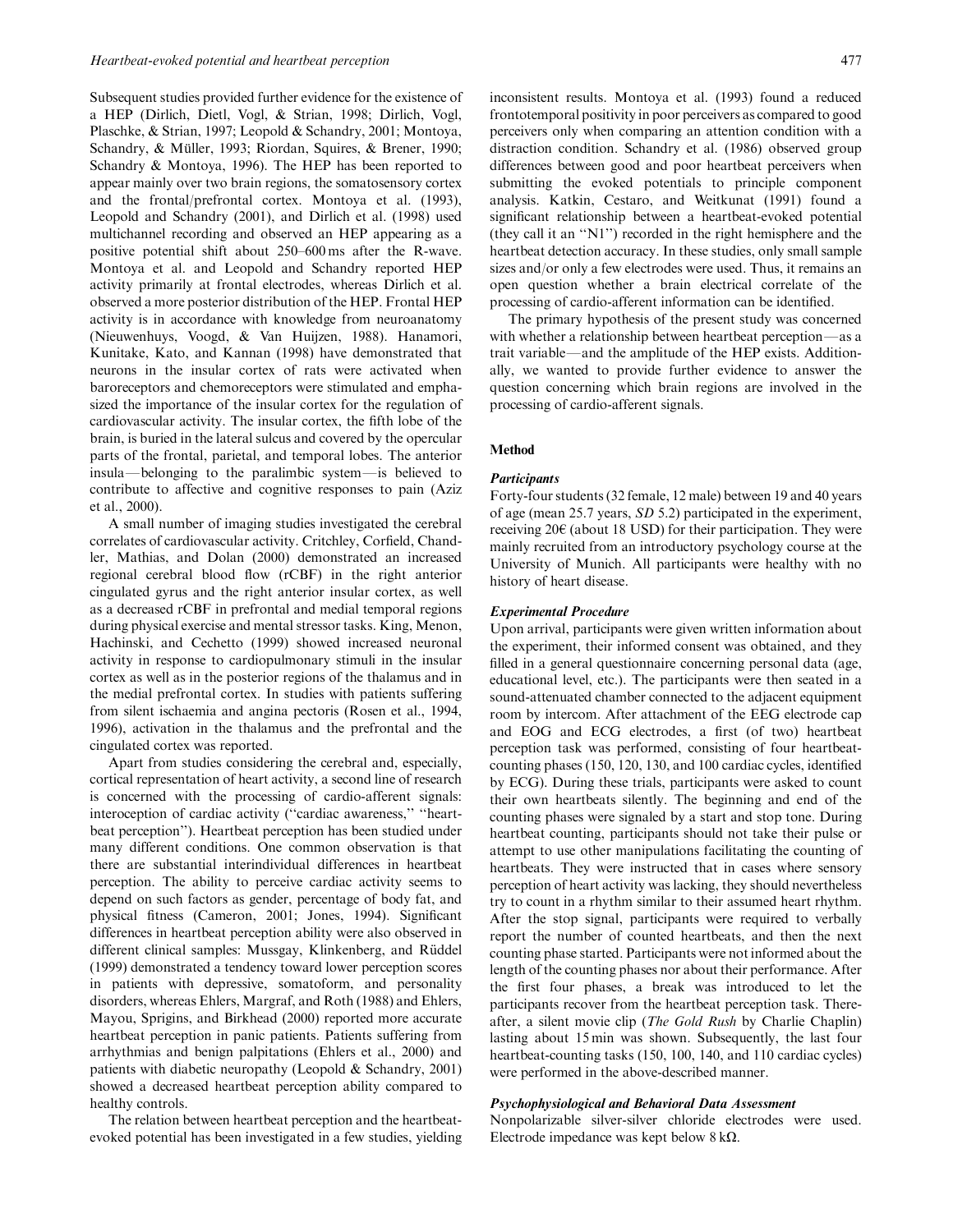EEG activity was recorded from 27 leads. They were attached by use of an electrode cap (''easy cap''; Falk Minow Services) at the following positions: FP1, FP2, F3, F4, F7, F8, FZ, FC1, FC2, FC5, FC6, CZ, C3, C4, CP1, CP2, CP5, CP6, PZ, P3, P4, P7, P8, T7, T8, O1, and O2. Linked mastoids served as a reference. Horizontal EOG was recorded with two electrodes placed lateral to the outer canthus of each eye; vertical EOG was picked up with electrodes above and below the left eye. Signals were amplified (bandpass: 0.1–200 Hz; SYNAMPS, Neuroscan) and digitized at a sampling rate of 250 Hz. Data were bandpass filtered  $(0.1–30 Hz)$  off-line.

ECG electrodes were placed on the left and the right wrist. ECG activity was recorded in the same manner as the EEG with regard to sampling rate (250 Hz) and filtering. The upstrokes of the ECG R-waves were detected online electronically and were stored as triggers (''R-wave-triggers'') on a separate channel to be used for later off-line EEG averaging.

#### Data Analysis

Analysis of ERP data. EEG was examined for ocular, myoelectric, and other sources of electrophysiological artefacts. The analysis software (Brain Vision) allowed EOG correction for blinks based on the blink correction method suggested by Gratton, Coles, and Donchin (1983). Epochs were rejected from the analysis if the scalp EEG in any channel exceeded  $\pm 80 \mu V$ . These epochs (approximately 16% of the trials) were eliminated prior to averaging.

EEG epochs were computed extending from 200 ms prior to and up to 824 ms after the R-wave-trigger.

Data were corrected for cardiac field artefacts by using the Hjorth source derivation method (Hjorth, 1975). This method yields an estimation of the source activity as it appears at the scalp surface for each individual electrode. It is realized in the 10– 20 system of electrode placement basically as an analogue superposition of four bipolar derivations, forming a starlike configuration around each electrode. The weighted activity of the surrounding electrodes is subtracted from each electrode; thus, cardiac field effects should be removed to a great extent in the remaining EEG activity. Montoya (1993) described this method as being sufficient to eliminate the cardiac field.

Statistical analysis of ERP and ECG data. In accordance with former results indicating highest HEP amplitudes in the latency range of 250–350 ms (Leopold & Schandry, 2001; Schandry et al., 1986), analyses were performed on the mean voltage within this time window. Between-group differences were investigated by submitting the data to ANOVAs with seven levels of Aggregated Scalp Sectors (frontal: F3, F4, F7, F8, FP1, FP2; frontocentral: FC1, FC2, FC5, FC6; central: C3, C4; centroparietal: CP1, CP2, CP5, CP6; parietal: P3, P4, P7, P8; temporal: T7, T8; occipital: O1, O2), two levels of Hemisphere (left/right), and two levels of Heartbeat Perception (good/poor heartbeat perceivers). Main effects for the variables Aggregated Scalp Sectors, Hemisphere, and Heartbeat Perception, as well as interaction effects between (1) Hemisphere and Heartbeat Perception, and (2) Aggregated Scalp Sectors and Hemisphere and Heartbeat Perception were investigated. The respective results are only reported when significant effects were obtained.

For all the results reported, the Huynh–Feldt correction was applied when sphericity assumptions were violated. In these cases corrected probability levels are reported.

The relation between heartbeat perception and the HEP was examined with bivariate nonparametric correlation analyses (Spearman rho) between the heartbeat perception score and the mean HEP amplitude in the latency range of 250–350 ms.

ECG amplitudes were calculated as the mean of all data points in the time window of 250–350 ms. Between-group differences in ECG amplitudes were investigated by submitting the data to an univariate ANOVA with the factor Heartbeat Perception (good/poor heartbeat perceivers).

Analysis of heartbeat perception. A heartbeat perception score was calculated according to the following equation:

*Perception score* =  $1/8 \sum_{n=1}^{\infty} (1 - (|recorded heartbeats$ counted heartbeats])/recorded heartbeats)

High scores (maximum 1) indicate absolute accurate heartbeat perception ability. A cutoff score of .85 was used to categorize subjects either as good or poor heartbeat perceivers. This is in accordance with the cutoff selected by Montoya et al. (1993) and Weitkunat and Schandry (1995).

### **Results**

#### Heartbeat Perception

The mean heartbeat perception score was .79 (SD .14, minimum .42, maximum .98). No significant differences in the heartbeat perception scores occurred between men and women (univariate ANOVA:  $F(1,42) = 1.03$ ,  $p =$  n.s.).

A total of 18 subjects (14 female, 4 male) were identified as good heartbeat perceivers (cutoff score: .85, mean .92, SD .04, minimum  $= 0.88$ , maximum  $= 0.98$ ). Twenty-six subjects (18 female, 8 male) were classified as poor heartbeat perceivers (mean .71, SD .12, minimum .42, maximum .84).

#### HEP Morphology and Scalp Distribution

Grand averages of all electrode positions for good and poor heartbeat perceivers are depicted in Figure 1. At most electrodes, a relatively broad waveform was registered in the latency range of 250–500 ms. The polarity of the peak of this waveform varies across electrode locations. However, in the latency range from 250 to 350 ms, which has repeatedly been shown (Leopold  $\&$ Schandry, 2001; Schandry et al., 1986) to be closely related to heart activity, the picture becomes more unequivocal. The distribution of the mean HEP amplitude for the latency range of 250–350 ms is depicted in Figure 2. The ANOVA performed for the latency range of 250–350 ms revealed a significant main effect for the factor Aggregated Scalp Sectors,  $F(6,252) = 24.44$ ,  $p < .001$ ,  $\eta^2 = .37$ ,  $\varepsilon = 1.00$ ). The HEP was most pronounced over central and frontocentral electrode positions, appearing as a positive mean activity in this latency range.

# Differences in the HEP between Good and Poor Heartbeat **Perceivers**

In Figure 3, the scalp distribution of the group means of the HEP amplitude of good versus poor heartbeat perceivers is depicted for the latency range of 250–350 ms. As a main effect, the mean HEP activity of good heartbeat perceivers was significantly larger than that of poor heartbeat perceivers (mean HEP activity of 0.06  $\mu$ V as compared to  $-0.04 \mu$ V,  $F(1,42) = 5.89$ ,  $p < .05$ ,  $\eta^2 = .12$ ,  $\varepsilon = .66$ ). A significant interaction effect between the factors of Aggregated Scalp Sectors, Hemisphere, and Heartbeat Perception,  $F(6,252) = 3.09$ ,  $p < .05$ ,  $\eta^2 = .07$ ,  $\varepsilon = .86$ , indicated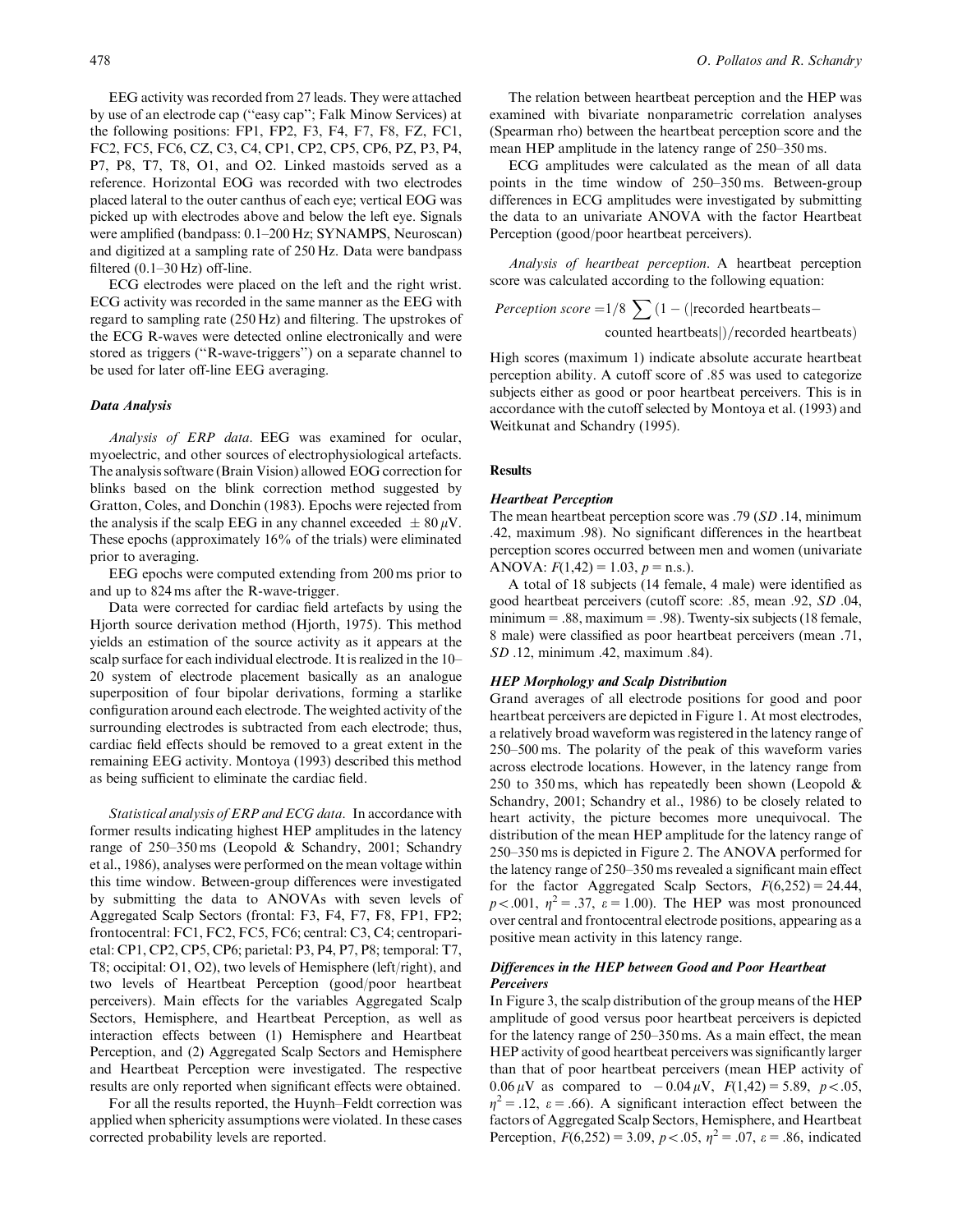

Figure 1. HEP morphology contrasting good (black line) and poor (dashed line) heartbeat perceivers.

significant differences between good and poor heartbeat perceivers at specific scalp areas. Separate two-way analyses of variance (ANOVA), conducted for all Aggregated Scalp Sectors, showed that the HEP amplitude for good heartbeat perceivers ( $N = 18$ , mean 0.73  $\mu$ V,  $SD = 0.84$ ) was significantly larger at the right central electrode site than for poor heartbeat perceivers  $(N = 26$ , mean  $0.15 \mu V$ ;  $SD = 0.52$ ;  $F(1,42) = 8.30$ ,  $p < .01$ ,  $\eta^2 = .17$ ,  $\varepsilon = .80$ ).

#### ECG Analysis

ECG mean scores did not differ significantly between good and poor heartbeat perceivers in the latency range of 250–350 ms,  $F(1,42) = .01, p = n.s.$ 

#### Correlation Analyses

Taking into account the observed maximum HEP activity over the right central electrode position (i.e., at C4), we calculated the correlation between the mean HEP amplitude at C4 and the heartbeat perception score. This resulted in a significantly positive correlation of  $r = .28$  ( $N = 44$ ,  $p < .05$ ).

## **Discussion**

A heartbeat-evoked potential was observed as a broad waveform in the latency range later than 200 ms post-R-wave. The mean HEP activity was higher in the group of good heartbeat perceivers as compared to poor heartbeat perceivers. Moreover, a significantly positive correlation was observed between the mean HEP amplitude in the time window of 250–350 ms and the accuracy of heartbeat perception.

Concerning the observed frontocentral scalp distribution of the HEP, our data is in accordance with the work by Montoya et al. (1993), Riordan et al. (1990), Schandry et al. (1986) and Schandry and Montoya (1996). Dirlich et al. (1997, 1998), however, reported a HEP activity over the parietal cortices.

Following the reasoning of Aziz et al. (1995), for instance, this frontocentral activity pattern may reflect sources in the insular cortex and/or the somatosensory cortices. In our opinion, the insular cortex is a most probable source of brain activity being triggered by cardio-afferent signals. It is a well-established



Figure 2. Mean HEP activity in the latency range of 250–350 ms.

Figure 3. Mean HEP activity for good and poor heartbeat perceivers in the latency range of 250–350 ms.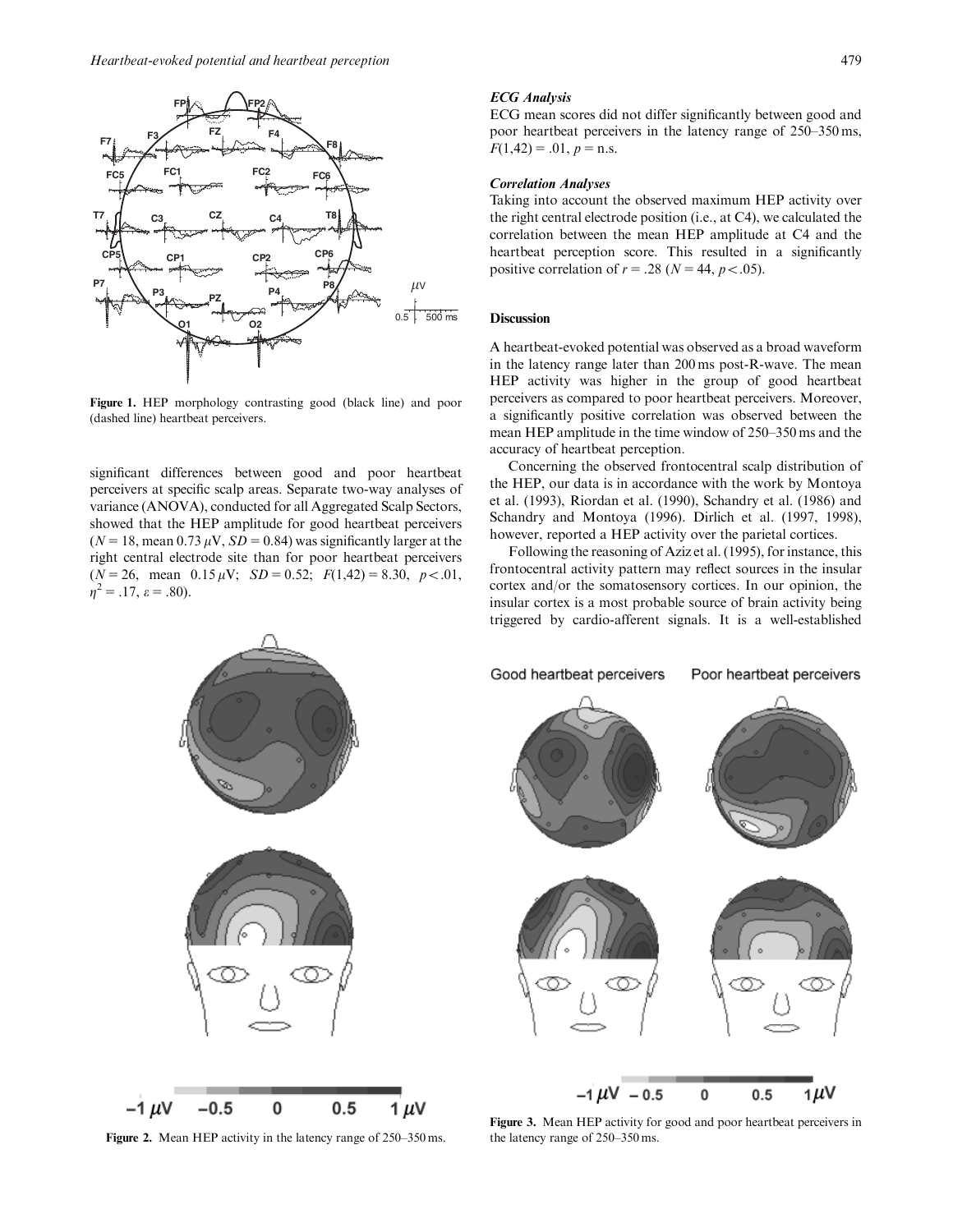finding that this region plays an important role for the regulation of cardiovascular activity (Augustine, 1996; Bennarroch, 1993; Hanamori et al., 1998; Oppenheimer, Saleh, & Cechetto, 1992). Using functional imaging, it could be demonstrated that increased neuronal activity in the insular cortex is associated with cardiovascular arousal (Critchley et al., 2000; King et al., 1999). The importance of the insular cortex for processing visceroafferent signals is underlined by studies of esophagealevoked potentials (Aziz et al., 1995, 2000; Franssen, Weusten, Wineneke, & Smout, 1996; Furlong et al., 1998; Schnitzler et al., 1999). Aziz et al. showed that the early components (N100) evoked by stimulation of the distal esophagus were distributed predominantly over central areas (C3 and C4), whereas longer latency components (N200, P200) showed maximal distribution over frontal (F3, F4, FZ) and central locations. As probable sources for esophageal-evoked potentials, Franssen et al. reported dipoles in the cingulated gyri and the insular cortex. Within this context, it should not be overlooked that there is growing evidence that the autonomic and sensory innervations of the esophagus and of the heart are closely related (Bajwa et al., 1997; Fallen, Kamath, Tougas, & Upton, 2001; Hollerbach et al., 1997, 2001; Tougas et al., 1997).

In the present study, HEP activity was seen to be strongest over the right hemisphere. This observation is in accordance with former studies (Leopold & Schandry, 2001; Riordan et al., 1990; Weitkunat, Cestaro, & Katkin, 1989) demonstrating higher HEP amplitudes over the right than the left hemisphere. From the work of Hari et al. (1993) it is known that the insular cortex as well as the secondary somatosensory areas reveal a higher activity on the side contralateral to the stimulation. Within this context, one has to consider that the heart is not symmetrically oriented relative to the vertical body axes, but points with the apex of the left ventricle to the lower left side. As a consequence of this, the transfer of mechanical energy from the heart to the mechanosensitive tissue of the thorax is more pronounced on the left side of the thorax and triggers stronger somatosensory signals from here as compared to the right side. Due to a predominantly contralateral projection of the afferent fibers from the thorax, the cortical representation of cardiodynamic activity should be more pronounced in the right hemisphere. The importance of the right hemisphere for heart-related brain processes is further supported by data from Yoon, Morillio, Cechetto, and Hachinski (1997) and Ahern et al. (2001). Yoon et al. showed that a pharmacologically induced reduction in heart rate variability and an increase in heart rate was observed only when the substance was applied in the right hemisphere. Ahern et al. demonstrated that the right hemisphere plays a greater role in cerebral regulation of cardiac function when investigating changes in heart rate and heart rate variability in 73 subjects.

The result of higher HEP amplitudes in good heartbeat perceivers than in poor heartbeat perceivers is consistent with former studies. Weitkunat and Schandry (1990) demonstrated an enhancement of the HEP amplitude following cardiac awareness training. They observed the most pronounced effects on the HEP amplitude at frontal electrodes in the time window of 250– 400 ms. Montoya et al. (1993) found an interaction between the factors of Group (good/poor heartbeat perception) and Attention (attention directed to the heart activity vs. distraction): The two groups differed in the HEP amplitude (higher amplitude in good perceivers), but this effect was only significant in the distraction condition. Katkin et al. (1991) demonstrated a significant relationship between the amplitude of an ''N1'' (not further described in their publication), evoked by the heartbeat recorded at F8 and the heartbeat detection accuracy. As Katkin et al. used a different methodology for measuring cardiac awareness and rejection of cardiac artefacts, their results are not directly comparable to ours.

Further evidence for a direct relationship between visceral awareness and viscerally evoked brain activity merges from recent studies with esophageal evoked potentials. Electrical stimulation of the esophagus with stimuli of varying intensity showed that an increase in sensory perception was associated with a reduction in the latency and an increase in amplitude of the evoked potential components (Hobson et al., 1998; Hobson, Sarkar, Furlong, & Thompson, 2000). Hollerbach et al. (2001) investigated the effects of cognitive factors involved in visceral perception using esophageal-evoked potentials. Their data indicate that the event-related potential (P300) observed was associated with the attention to and awareness of the actual stimulus. Other studies (Knafelc & Davenport, 1997; Webster & Colrain, 2000) with the respiratory-related-evoked potential demonstrated that the perceived magnitude of the respiratory load was related to the amplitude of the P100 and P300 components of the evoked response. Bloch-Salisbury, Harver, and Squires (1998) showed that perceptual sensitivity to inspiratory, flow-resistive loads was significantly correlated with the amplitude of the parietal P300 response, reporting correlation coefficients of up to .57 for stimuli at a near-threshold level.

Congruent results pertaining to a reflection of perceptual accuracy in the evoked potential are derived from studies using visual and auditory stimuli (Devrim, Demiralp, Kurt, & Yükcesir, 1999; Hillyard, Squires, Bauer, & Lindsay, 1971; Picton, Hillyard, Krausz, & Galambos, 1974; Trejo, Kramer, & Arnold, 1995). Trejo et al., for example, found that the detection of visual stimuli at sensory threshold is positively related to the P300 amplitude.

Other studies using external, near-threshold, somatosensory stimuli have shown that evoked potential amplitudes following detected stimuli are higher than those following missed stimuli. Kekoni, Hämäläinen, McCloud, Reinikainen, and Näätänien (1996) used vibration stimuli and showed that the N250 of the SEP was positively related to the detection of target stimuli. Hashimoto, Yoshikawa, and Kimura (2000) demonstrated that the late P300 of the somatosensory-evoked potentials could correctly predict the perception of a threshold air stimulus: A P300 late component occurred only in response to detected stimuli and was not found in response to undetected stimuli.

We observed a significantly positive correlation between the HEP amplitude and the heartbeat perception score. It may be assumed that the common factor influencing the HEP amplitude as well as the heartbeat perception score is the intensity of the eliciting stimulus. A strong relation between cardiodynamic parameters and heartbeat perception has been shown by Schandry, Bestler, and Montoya (1993) and Schandry and Bestler (1995). They reported significant correlations (up to .83) between the heartbeat perception score and different cardiodynamic parameters, that is, stroke volume, blood ejection velocity, momentum of the ejected blood mass, and contractility. For external stimuli (visual, auditory, somatosensory), it is a wellestablished fact that the stimulus intensity influences the amplitudes of the evoked potentials (e.g., Carrillo-de-la-Pena, Rodriguez Holguin, Corral, & Cadaveira, 1999; Cass & Polich, 1997; Covington & Polich, 1996; Nakajima & Imamura, 2000; Shimojo, Svensson, Arendt-Nielsen, & Chen, 2000). Also recent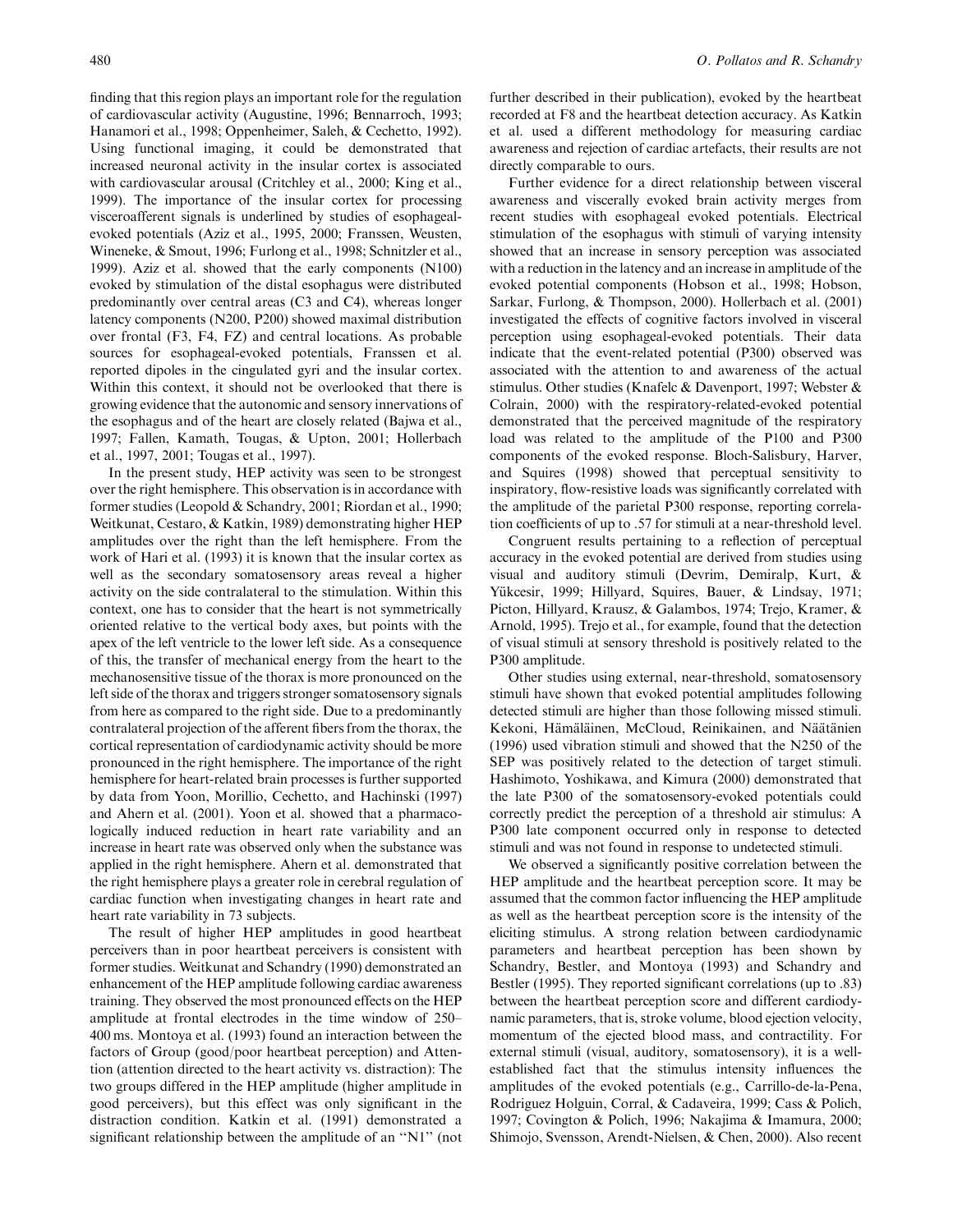studies with esophageal-evoked potentials showed that an increase of stimulus intensity was associated with an increase in the amplitude of the esophageal-evoked potential components (Fallen et al., 2001; Hobson et al., 1998, 2000).

As a general conclusion, we state that the HEP is a valid reflection of brain processes related to cardiac perception. It may serve as a model phenomenon for further research in the area of viscerocortical interactions.

## REFERENCES

- Ahern, G. L., Sollers, J. J., Lane, R. D., Labiner, D. M., Herring, A. M., Weinand, M. E., Hutzler, R., & Thayer, J. F. (2001). Heart rate and heart rate variability changes in the intracarotid sodium amobarbital test. Epilepsia, 42, 912–921.
- Augustine, J. R. (1996). Circuitry and functional aspects of the insular lobe in primates including humans. Brain Research Reviews, 22, 229–244.
- Aziz, Q., Furlong, P. L., Barlow, J., Hobson, A., Alani, S., Bancewicz, J., Ribbands, M., Harding, G. F., & Thompson, D. G. (1995). Topographic mapping of cortical potentials evoked by distension of the human proximal and distal esophagus. Electroencephalography and Clinical Neurophysiology, 96, 219–228.
- Aziz, Q., Schnitzler, A., & Enck, P. (2000). Functional neuroimaging of visceral sensation. Journal of Clinical Neurophysiology, 17, 604–612.
- Bajwa, A., Hollerbach, S., Kamath, V., Upton, A. R. M., Fitzpatrick, D., Fallen, E. L., & Tougas, G. (1997). Neurocardiac response to esophageal electric stimulation in humans: Effects of varying stimulation frequencies. American Journal of Physiology, 272, 896–901.
- Bechara, A., Damasio, H., & Damasio, A. R. (2000). Emotion, decision making and the orbitofrontal cortex. Cerebral Cortex, 10, 295–307.
- Bennarroch, E. E. (1993). The central autonomic network: Functional organization, dysfunction, and perspective (Review). Mayo Clinic Proceedings, 68, 998–1001.
- Berthoud, H.-R., & Neuhuber, W. L. (2000). Functional and chemical neuroanatomy of the afferent vagal system. Autonomic Neuroscience: Basic and Clinical, 85, 1–17.
- Bloch-Salisbury, E., Harver, A., & Squires, N. K. (1998). Event-related potentials to inspiratory flow-resistive loads in young adults: Stimulus magnitude effects. Biological Psychology, 49, 165–186.
- Cameron, O. G. (2001). Interoception: The inside story-A model for psychosomatic processes. Psychosomatic Medicine, 63, 697–710.
- Carrillo-de-la-Pena, M., Rodriguez Holguin, S., Corral, M., & Cadaveira, F. (1999). The effects of stimulus intensity and age on visual-evoked potentials (VEPs) in normal children. Psychophysiology, 36, 693–698.
- Cass, M., & Polich, J. (1997). P300 from a single-stimulus paradigm: Auditory intensity and tone frequency effects. Biological Psychology, 45, 51–65.
- Covington, J. W., & Polich, J. (1996). P300, stimulus intensity, and modality. Electroencephalography and Clinical Neurophysiology, 100, 579–584.
- Critchley, H. D., Corfield, D. R., Chandler, M. P., Mathias, C. J., & Dolan, R. J. (2000). Cerebral correlates of autonomic cardiovascular arousal: A functional neuroimaging investigation in humans. Journal of Physiology, 523, 259–270.
- Damasio, A. R. (1994). Descartes' error: Emotion, reason and the human brain. New York: Grosset/Putman.
- Damasio, A. R. (2000). The feeling of what happens: Body, emotion and the making of consciousness. London: Vintage.
- Devrim, M., Demiralp, T., Kurt, A., & Yükcesir, I. (1999). Slow cortical potential shifts modulate the sensory threshold in human visual system. Neuroscience Letters, 270, 17–20.
- Dirlich, G., Dietl, T., Vogl, L., & Strian, F. (1998). Topography and morphology of heart action-related EEG potentials. Electroencephalography and Clinical Neurophysiology, 108, 299–305.
- Dirlich, G., Vogl, L., Plaschke, M., & Strian, F. (1997). Cardiac field effects on the EEG. Electroencephalography and Clinical Neurophysiology, 102, 307–315.
- Ehlers, A., Margraf, J., & Roth, W. T. (1988). Selective information processing, interoception and panic attacks. In I. Hand & H. U. Wittchen (Eds.), Panic and phobias (Vol. 2, pp. 129–148). Berlin: Springer.
- Ehlers, A., Mayou, R., Sprigins, D. C., & Birkhead, J. (2000). Psychological and perceptual factors associated with arrhythmias and benign palpitations. Psychosomatic Medicine, 62, 693–702.
- Fallen, E. L., Kamath, M. V., Tougas, G., & Upton, A. (2001). Afferent vagal modulation: Clinical studies of visceral sensory input. Autonomic Neuroscience: Basis and Clinical, 90, 35–40.
- Ferguson, M. L., & Katkin, E. S. (1996). Visceral perception, anhedonia, and emotion. Biological Psychology, 42, 131–145.
- Franssen, H., Weusten, B., Wineneke, G. H., & Smout, A. (1996). Source modeling of esophageal evoked potentials. Electroencephalography and Clinical Neurophysiology, 100, 85–95.
- Furlong, P. L., Aziz, Q., Singh, K. D., Thompson, D. G., Hobson, A., & Harding, G. F. A. (1998). Cortical localization of magnetic fields evoked by esophageal distension. Electroencephalography and Clinical Neurophysiology, 108, 234–243.
- Gratton, G., Coles, M. G. H., & Donchin, E. (1983). A new method for off-line removal of ocular artifact. Electroencephalography and Clinical Neurophysiology, 55, 468–484.
- Hanamori, T., Kunitake, T., Kato, K., & Kannan, H. (1998). Responses of neurons in the insular cortex to gustatory, visceral, and nociceptive stimuli in rats. The Journal of Neurophysiology, 79, 2535–2545.
- Hari, R., Karhu, J., Hämäläinen, H., Knuutila, J., Salonen, O., & Sams, M. (1993). Functional organization of the human first and secondary somatosensory cortices: A neuromagnetic study. European Journal of Neuroscience, 5, 724–734.
- Hashimoto, I., Yoshikawa, K., & Kimura, T. (2000). Somatosensory evoked potentials to a threshold air-puff can predict stimulus detection in human subjects. Neuroscience Letters, 282, 181–184.
- Hillyard, S. A., Squires, K. C., Bauer, J. W., & Lindsay, P. H. (1971). Evoked potential correlates of auditory signal detection. Science, 172, 1357–1360.
- Hjorth, B. (1975). An on-line transformation of EEG scalp potentials into orthogonal source derivations. Electroencephalography and Clinical Neurophysiology, 39, 526–530.
- Hobson, A. R., Aziz, Q., Furlong, P. L., Barlow, J. D., Bancewicz, J., & Thompson, D. G. (1998). Identification of the optimal parameters for recording cortical evoked potentials to human esophageal electrical stimulation. Neurogastroenterology and Motility, 10, 421–430.
- Hobson, A. R., Sarkar, S., Furlong, P. L., & Thompson, D. G. (2000). Identification of the optimal parameters for recording cortical evoked potentials by mechanical stimulation of the human esophagus. Neurogastroenterology and Motility, 12, 163–171.
- Hollerbach, S., Kamath, M. V., Fitzpatrick, D., Shine, G., Fallen, E., Upton, A. R., & Tougas, G. (1997). The cerebral response to electrical stimuli in the esophagus is altered by increasing stimulus frequencies. Neurogastroenterology and Motility, 9, 129–139.
- Hollerbach, S., May, A., Kamath, M. V., Shine, G., Upton, A. R. M., & Tougas, G. (2001). Objective assessment of cognitive factors involved in visceral perception by using event-related cerebral evoked responses to esophageal target stimulation in man. Digestive Diseases and Sciences, 46, 790–801.
- Jaening, W. (1995). Visceral afferent neurons: Neuroanatomy and functions, organ regulations and sensations. In D. Vaitl & R. Schandry (Eds.), *From the heart to the brain* (pp. 5–34). Frankfurt am Main: Verlag Peter Lang, Europäischer Verlag der Wissenschaften.
- Jaening, W. (1996). Neurobiology of visceral afferent neurons: Neuroanatomy, functions, regulations and sensations. Biological Psychology, 42, 29–51.
- Jones, G. E. (1994). Perception of visceral sensations: A review of recent findings, methodologies, and future directions. In J. R. Jennings, P. K. Ackles, & M. G. H. Coles (eds.). Advances in psychophysiology (Vol. 5, pp. 55–192). London: Jessica Kingsley Publishers.
- Jones, G. E., Leonberger, T. F., Rouse, C. H., Caldwell, J. A., & Jones, K. R. (1986). Preliminary data exploring the presence of an evoked potential associated with cardiac visceral activity [Abstract]. Psychophysiology, 23, 445.
- Katkin, E., Cestaro, V. L., & Weitkunat, R. (1991). Individual differences in cortical evoked potentials as a function of heartbeat detection ability. International Journal of Neuroscience, 61, 269–276.